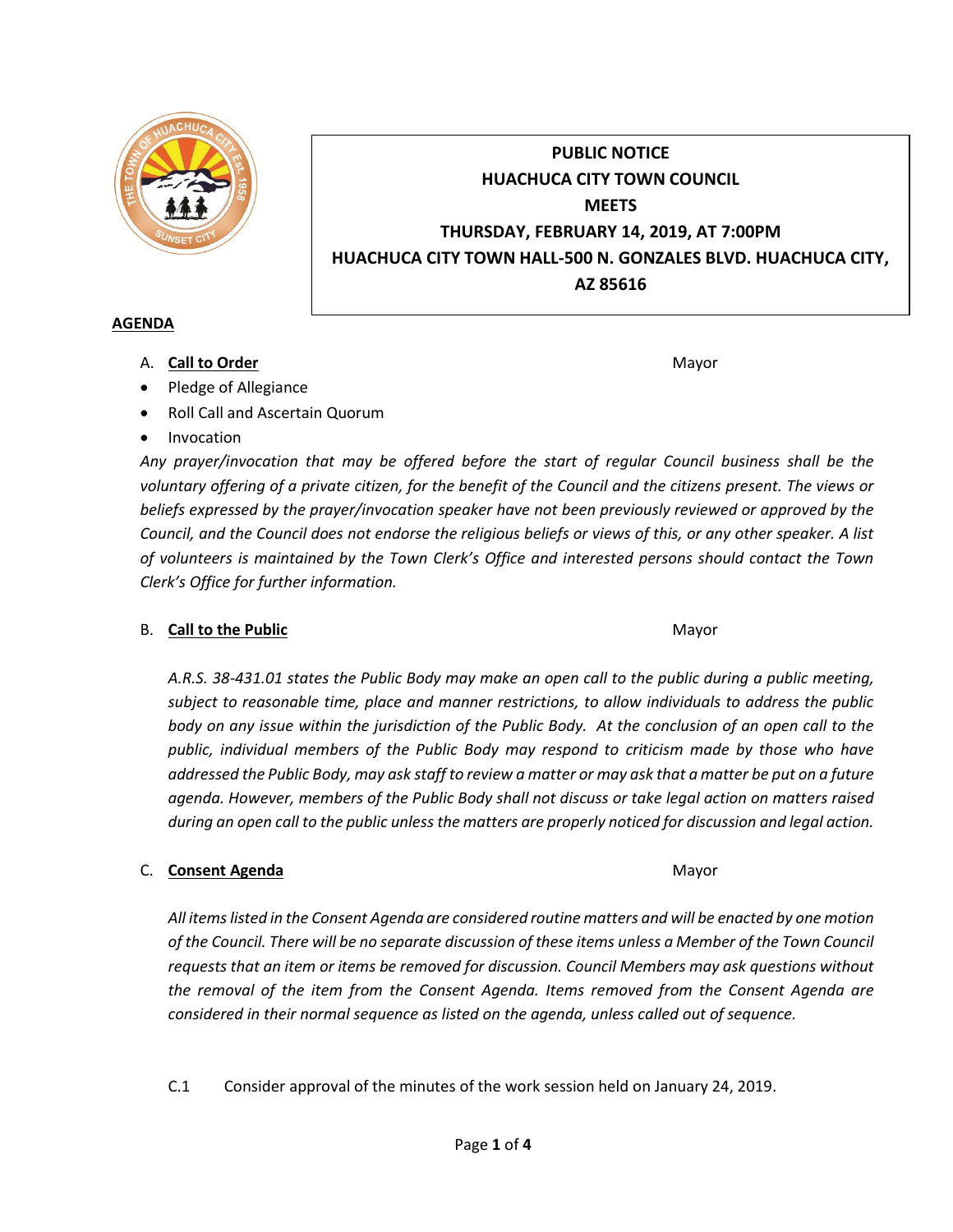- C.2 Consider approval of the minutes of the regular meeting held on January 24, 2019
- C.3 Consider approval of the minutes of the Special Meeting held on February 5, 2019.
- C.4 Consider approval of the Invoice Payment Approval Report in the amount of \$108,676.71

#### D. **Unfinished Business before the Council** Mayor

*Public comment will be taken at the beginning of each agenda item, after the subject has been announced by the Mayor and explained by staff. Any citizen who wishes, may speak one time for five minutes on each agenda item before or after Council discussion. Questions from Council Members, however, may be directed to staff or a member of the public through the Mayor at any time.*

- D.1 Discussion and/or Action [Councilor Welsch]: Consideration of using participating council members' stipends to help fund the Huachuca City Transit.
- D.2 Discussion and/or Action [Councilor Welsch]: Discussion of the current use of the surplus funds, including a review of past authorizations and direction for future use.

### E. **New Business before the Council** Mayor

*Public comment will be taken at the beginning of each agenda item, after the subject has been announced by the Mayor and explained by staff. Any citizen who wishes, may speak one time for five minutes on each agenda item before or after Council discussion. Questions from Council Members, however, may be directed to staff or a member of the public through the Mayor at any time.*

- E.1 Discussion and/or Action [Manager Williams]: Proposed increases for Water and Wastewater (Sewer) services, including all rates, fees and related charges. More information for this item can be found on the Town's website and in items E2 and E3, below.
- E.2 Discussion and/or Action [Mayor Wallace]: Second Required Reading and Adoption of Ordinance 2019-08, AN ORDINANCE OF THE MAYOR AND TOWN COUNCIL OF THE TOWN OF HUACHUCA CITY, COCHISE COUNTY, ARIZONA, AMENDING THE TOWN CODE TITLE 13 "WATER," CHAPTER 13.05 "WATER SYSTEM ADMINISTRATION," SECTION 13.05.010 "MANAGEMENT OF WATER SYSTEM;" CHAPTER 13.10 "APPLICATION FOR SERVICE," SECTION 13.10.010 "APPLICATION FOR WATER," SECTION 13.10.030 "VIOLATION OF APPLICATION PROVISIONS;" CHAPTER 13.15 "DEPOSIT," SECTION 13.15.010 "DEPOSIT REQUIRED;" "CHAPTER 13.20 "DISCONTINUANCE OF SERVICE;" "CHAPTER 13.25 "RATES AND BILLS," SECTION 13.25.010 "WATER RATES," SECTION 13.25.030 "WATER BILLS," SECTION 13.25.050 "TURN OFFS AND TURN ONS;" AND "CHAPTER 13.30 "METERS," SECTION 13.30.050 "WATER METER INSTALLATION FEE SCHEDULE," SECTION 13.30.070 "INTERFERENCE BY DOGS," SECTION 13.30.080 "SPECIAL METER READING," AND SECTION 13.30.090 "METER TESTS," TO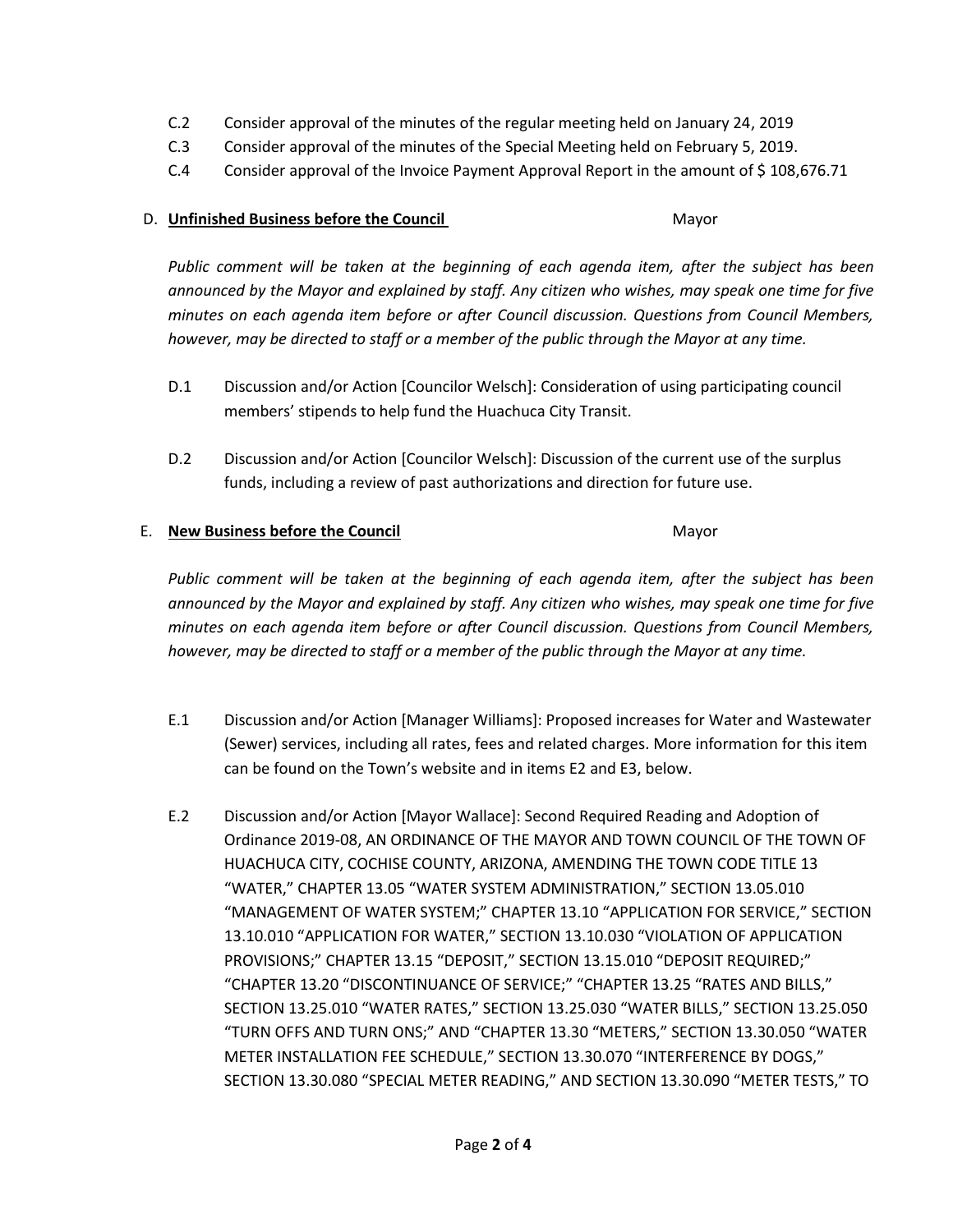INCREASE RATES, FEES AND DEPOSITS FOR RESIDENTIAL AND COMMERCIAL WATER SERVICE, AND TO ESTABLISH PENALTIES FOR METER TAMPERING AND THEFT OF SERVICE.

- E.3 Discussion and/or Action [Mayor Wallace] Second Required Reading and Adoption of Ordinance 2019-09, AN ORDINANCE OF THE MAYOR AND TOWN COUNCIL OF THE TOWN OF HUACHUCA CITY, COCHISE COUNTY, ARIZONA, AMENDING THE TOWN CODE TITLE 14 "SEWERS," CHAPTER 14.10 "RULES AND REGULATIONS," SECTION 14.10.020 "GUARANTEE DEPOSIT," AND SECTION 14.10.030 "MINIMUM CHARGES, TAXES AND RATES," AND CHAPTER 14.20 "DEPARTMENT AND CONSUMER RESPONSIBILITIES," SECTION 14.20.010 "SEWER DEPARTMENT RESPONSIBILITIES AND LIABILITIES" TO INCREASE RATES, FEES AND DEPOSITS FOR RESIDENTIAL AND COMMERCIAL SEWER SERVICE.
- E.4 Discussion and/or Action [Manager Williams]: Consider adoption of Resolution 2019-08, A RESOLUTION OF THE MAYOR AND COUNCIL OF THE TOWN OF HUACHUCA CITY, ARIZONA, AUTHORIZING THE TOWN TO ENTER INTO AN INTERGOVERNMENTAL AGREEMENT WITH TOMBSTONE UNIFIED SCHOOL DISTRICT #1 TO RESOLVE AN EASEMENT DISPUTE.
- E.5 Discussion only [Mayor Wallace]: Presentation of a letter thanking the Huachuca City Police Dispatchers for their years of service.
- E.6 Discussion and/or Action [Chief Thies]: Consider approval of a Memorandum of Understanding (MOU) between the Huachuca City Police Department and the Arizona Rangers.
- E.7 Discussion and/or Action [Mayor Wallace]: Staff direction to apply for grant funding for the Huachuca City Transit.
- E.8 Discussion Only [Mayor Wallace]: Black Friday as a paid holiday for staff.
- E.9 Discussion and/or Action [Mayor Wallace]: Consider adoption of Resolution 2019-09, A RESOLUTION OF THE MAYOR AND COUNCIL OF THE TOWN OF HUACHUCA CITY, ARIZONA, AUTHORIZING THE TOWN TO ENTER INTO AN INTERGOVERNMENTAL AGREEMENT WITH THE CITY OF SIERRA VISTA FOR HUMAN RESOURCES SERVICES.
- F. Reports of Current Events by Council
- G. Items to be placed on future agendas
- H. Adjournment

Posted at 5:00pm February 12, 2019 at the following locations:

| <b>Town Hall Bulletin Board</b> | <b>Town Hall Lobby</b>  | Town Website               |
|---------------------------------|-------------------------|----------------------------|
| 500 N. Gonzales Blyd.           | 500 N. Gonzales Blvd.   | https://huachucacityaz.gov |
| Huachuca City, AZ 85616         | Huachuca City, AZ 85616 |                            |